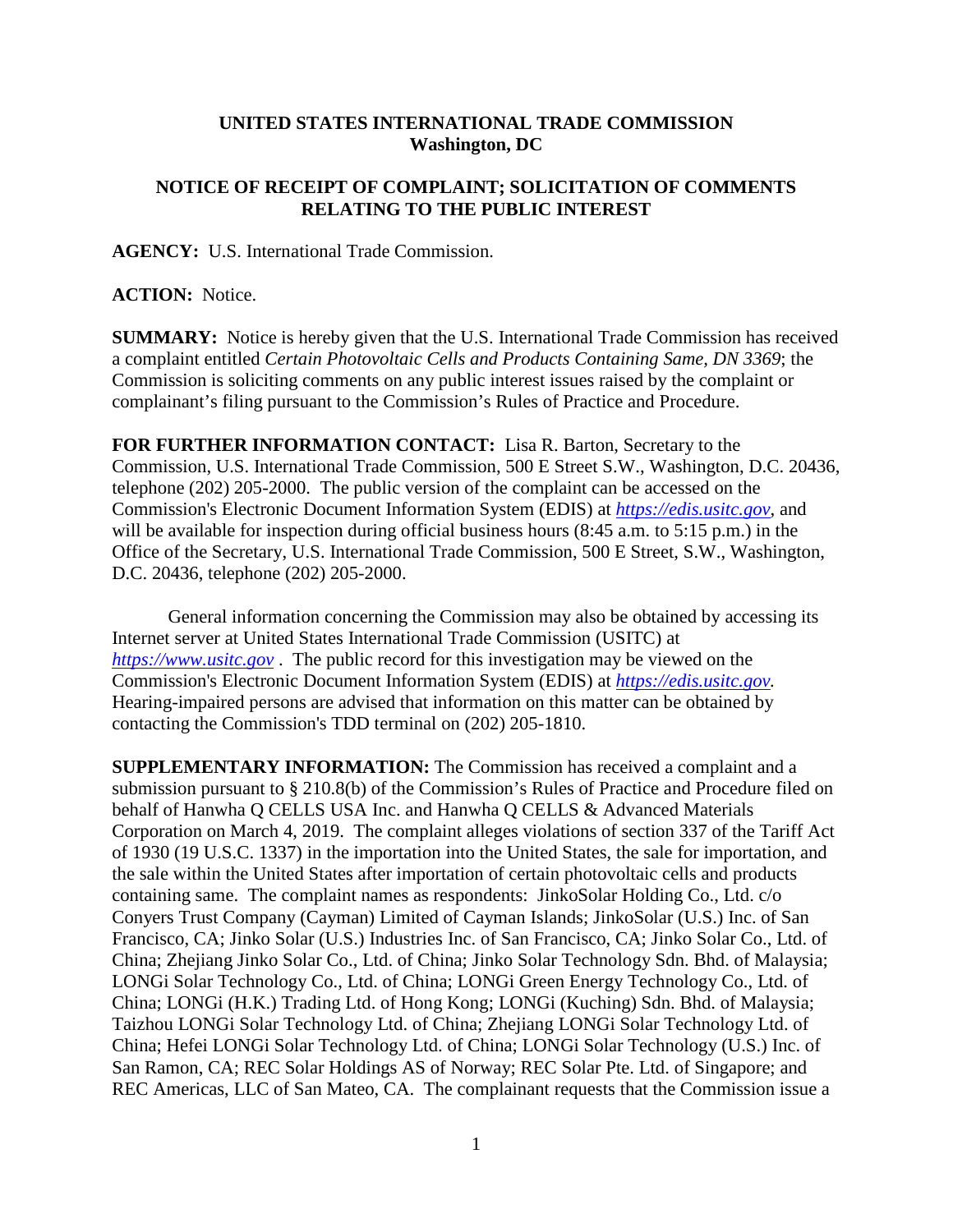limited exclusion order and a cease and desist order and impose a bond during the 60-day review period pursuant to 19 U.S.C. § 1337(j).

Proposed respondents, other interested parties, and members of the public are invited to file comments, not to exceed five (5) pages in length, inclusive of attachments, on any public interest issues raised by the complaint or § 210.8(b) filing. Comments should address whether issuance of the relief specifically requested by the complainant in this investigation would affect the public health and welfare in the United States, competitive conditions in the United States economy, the production of like or directly competitive articles in the United States, or United States consumers.

In particular, the Commission is interested in comments that:

- (i) explain how the articles potentially subject to the requested remedial orders are used in the United States;
- (ii) identify any public health, safety, or welfare concerns in the United States relating to the requested remedial orders;
- (iii) identify like or directly competitive articles that complainant, its licensees, or third parties make in the United States which could replace the subject articles if they were to be excluded;
- (iv) indicate whether complainant, complainant's licensees, and/or third party suppliers have the capacity to replace the volume of articles potentially subject to the requested exclusion order and/or a cease and desist order within a commercially reasonable time; and
- (v) explain how the requested remedial orders would impact United States consumers.

Written submissions on the public interest must be filed no later than by close of business, eight calendar days after the date of publication of this notice in the *Federal Register*. There will be further opportunities for comment on the public interest after the issuance of any final initial determination in this investigation. Any written submissions on other issues should be filed no later than by close of business nine calendar days after the date of publication of this notice in the *Federal Register*. Complainant may file a reply to any written submission no later than the date on which complainant's reply would be due under  $\S 210.8(c)(2)$  of the Commission's Rules of Practice and Procedure (19 CFR 210.8(c)(2)).

Persons filing written submissions must file the original document electronically on or before the deadlines stated above and submit 8 true paper copies to the Office of the Secretary by noon the next day pursuant to § 210.4(f) of the Commission's Rules of Practice and Procedure (19 CFR 210.4(f)). Submissions should refer to the docket number ("Docket No. 3369) in a prominent place on the cover page and/or the first page. (*See* Handbook for Electronic Filing